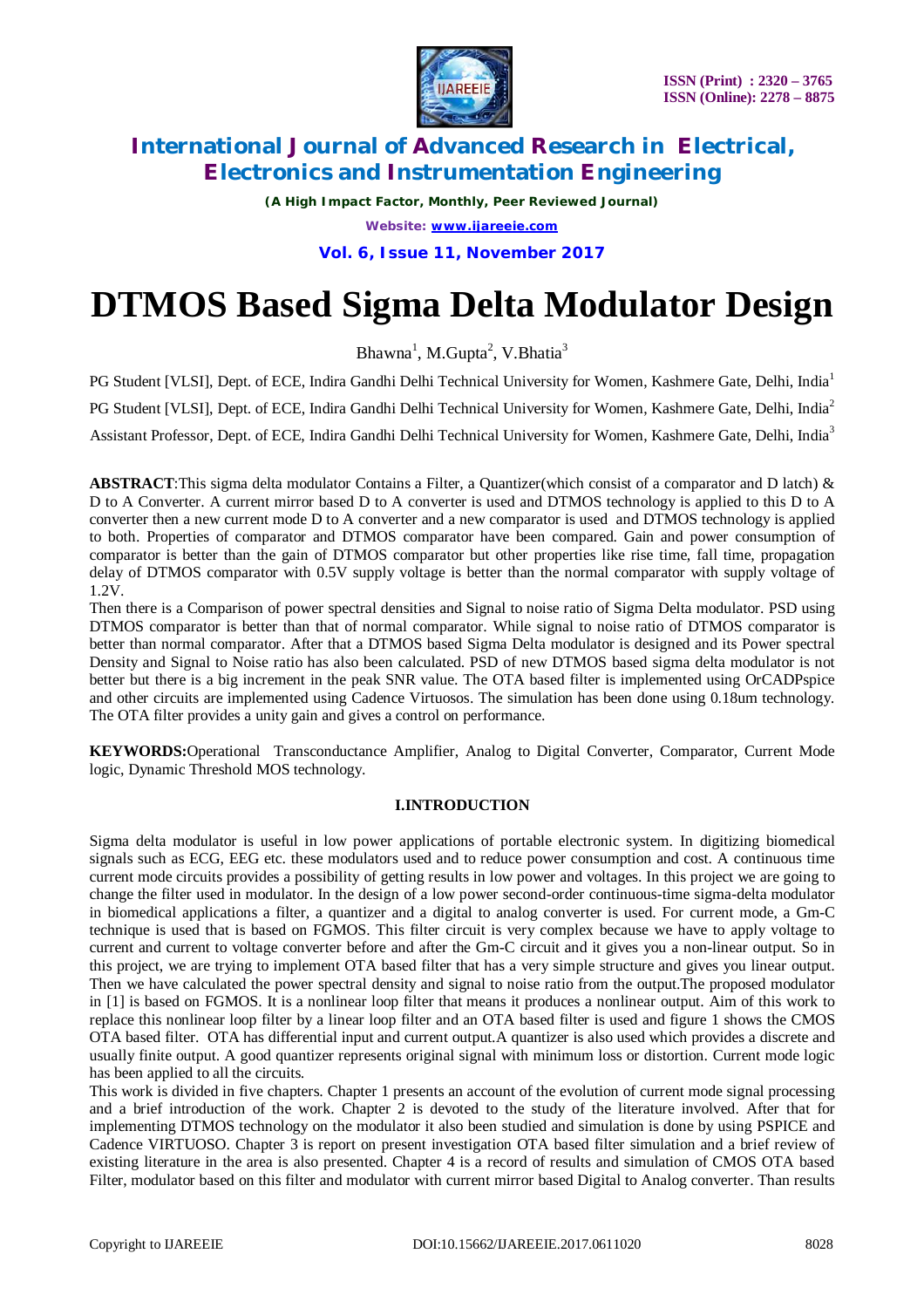

*(A High Impact Factor, Monthly, Peer Reviewed Journal)*

*Website: [www.ijareeie.com](http://www.ijareeie.com)*

#### **Vol. 6, Issue 11, November 2017**

taken from DTMOS based modulator is also recorded. After that a small discussion on the results has been done.In Chapter 5 contains summary and conclusion of the whole project has been provided.

#### **II.REVIEW OF LITERATURE**

#### 2.1 FGMOS BASED MODULATOR

In [1] the design of a low power second-order continuous-time sigma-delta modulator for biomedical applications is presented. a nonlinear transconductance capacitor (Gm-C) is used to implement The loop filter of this modulator by employing current-mode technique. The nonlinear transconductance uses floating gate MOS (FGMOS) transistors. This FGMOS transistor operates in weak inversion region. The modulator proposed in [1] provides low power consumption (<80uW), low supply voltage and dynamic range of 62dB. This modulator has been simulated using HSPICE which confirms that it is very suitable for designing of low power biomedical instruments.Figure 1 shows a fully differential structure for a sigma-delta modulator which is consists of a fully-balanced current-mode loop filter (to filter out the errors in the signal), a quantizer (to produce output in discreate and finite value) and a NRZ DAC(to convert digital value coming out fromquantizer in analog signal) [7].The complete circuit diagram of the proposed second-order loop filter is also provided in [1].



Fig. 1 Proposed modulator block diagram in [1]

#### 2.2 OTA BASED MODULATOR

In [2], different type of OTAs has been designed and filters are implemented using those OTAs. As it is well known that OPAMPs work well for low-frequency applications, such as audio and video systems but for higher frequencies, OPAMP designs become difficult due to their frequency limit. So at high frequencies, operational transconductance amplifiers (OTAs) are used which are the best option to replace OPAMPS as the building blocks. In [2] basically illustration of an application of OTA as an active low pass filter has been done. They are using current mirror as a primary building block of an OTA and different current mirrors are used to design the LPF. Also a comparative study of CMOS OTA & NMOS OTA is also illustrated in [2] but our main objective to study about the CMOS OTA based filter to replace the FGMOS based filter in the modulator given in [1]. The OTA is used to amplify a signal like the ECG signal having low frequency, supply voltage of 0.8v is applied to the amplifier.

#### 2.3 COMPARATOR

In [3] CMOS comparator design has been discussed. In these types of digital circuits, different parameters like; parameters gain and offset voltage has been calculated in that paper. Talking about working of comparator, it has 2 or more than 2 inputs and one single output. These 2 inputs have compared according to the properties like speed, power, internal reference, output type etc. that is required at the output and one of the inputs is the output of that comparator. Design of CMOS comparator gives high performance using virtuoso tools with GPDK 90nm technology on which all this parameter has been optimized. These comparators can be used as null detector, zero crossing detector, relaxation oscillator, level shifters, ADC's and window detector.

#### 2.4 DTMOS TECHNOLOGY

In [4] dynamic threshold MOS (DTMOS) and its application in a current mirror have been discussed. In area as to larger current motivating capacity and low leakage current, DTMOS is eye-catching for low power applicationsThe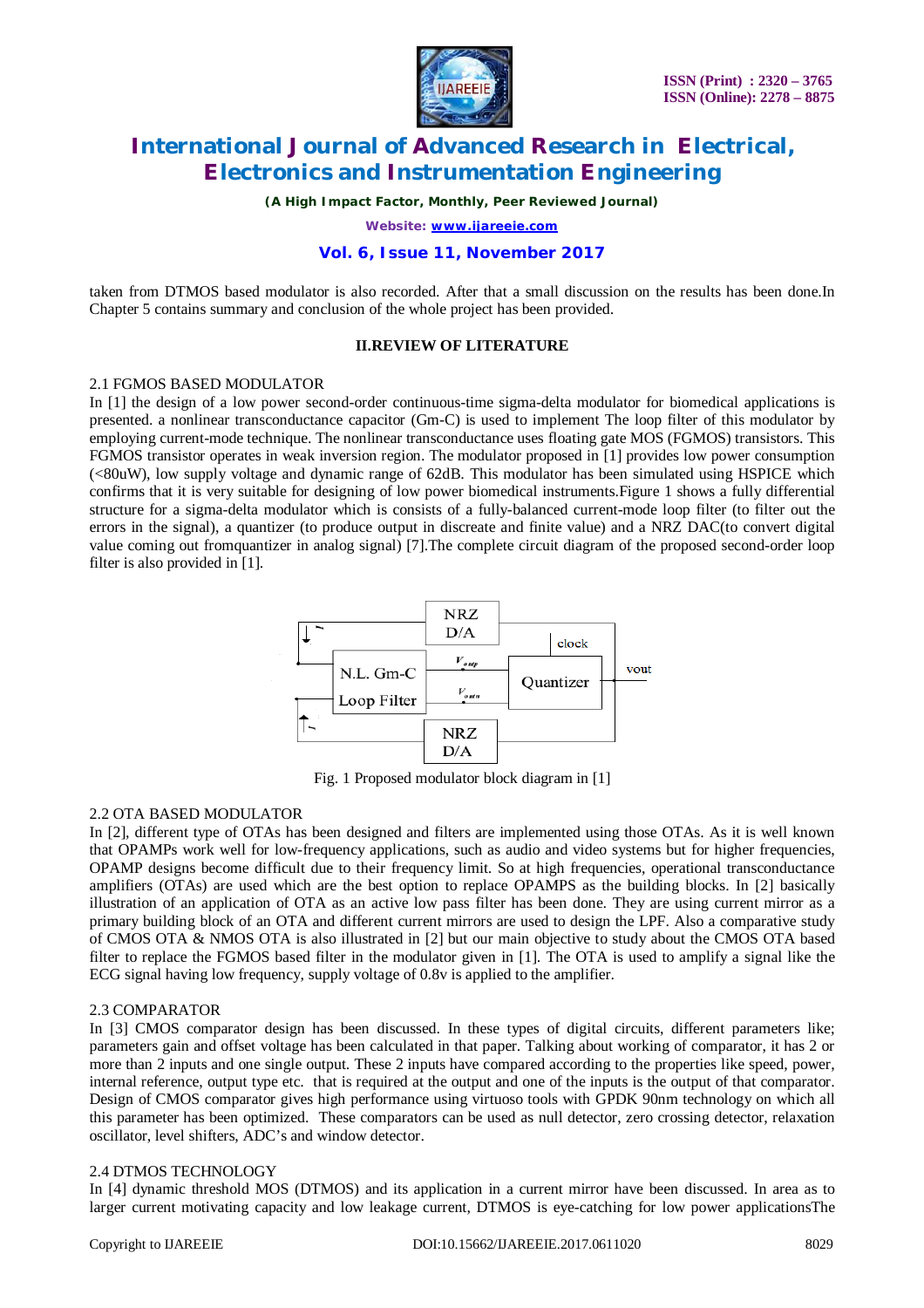

*(A High Impact Factor, Monthly, Peer Reviewed Journal)*

*Website: [www.ijareeie.com](http://www.ijareeie.com)*

#### **Vol. 6, Issue 11, November 2017**

market ultimatum for transportable and well-organized electronic devices have hard-pressed the industry to enterprise chip with high integration concentration, low power consumption and improved performance. To get hold of these objectives the technology size of the CMOS has to face continuous scale back. As the technology is existence concentrated day by day with the lessening of channel size that is Length of the MOSFET and the other parameter dimensions also prerequisite to be minimized. Figure 2 shows a DTMOS transistor. The DTMOS technique in which

body (bulk) terminal is associated to the gate terminal is an encouraging method for accomplishing enhanced performance deprived of even transforming the existing structure of MOSFET [8].This is the most important advantage of DTMOS as it is fully compatible with the conventional CMOS process.



#### Fig. 2 DTMOS transistor

#### 2.5 NEW D TO A CONVERTER

Digital to analog converter is simply get into picture by its name. In [5] a current mode D to A converter has been design which only contains PMOS and NMOS. It has current output and voltage input. This type of sigma delta D to A converter has been used as a feedback in sigma delta modulator. As the output of this converter is current type so, current feedback goes into the modulator. Intended for high-resolution, high dynamic range conversion, ∑∆ A/D converter may be a respectable candidate. On the other hand, classical converters used predominantly in telecommunication and consumer electronics applications has been written off as by their signal processing constraints, such as dynamic range and signal-to-noise ratio (SNR), as in these applications typically a running waveform prerequisites to be digitized uninterruptedly and predominantly the spectral performance of the signal is essential.

#### **III.PRESENT INVESTIGATION**

#### 3.1 A LINEAR FILTER

Filter is used to clean the unwanted error present or has been added by the procedure itself in the output. An OTA based filter has been proposed [2] and DTMOS technology is applied to get a DTMOS based OTA filter.CMOS OTA [2] is used to make the linear filter in which input is coming from resistance and capacitance circuit which is the important part of the filter as it is used to adjust the transconductance of the OTA. Figure 3 Shows the OTA based filter whose output is connected to one of the input of OTA to make it work like a loop filter.

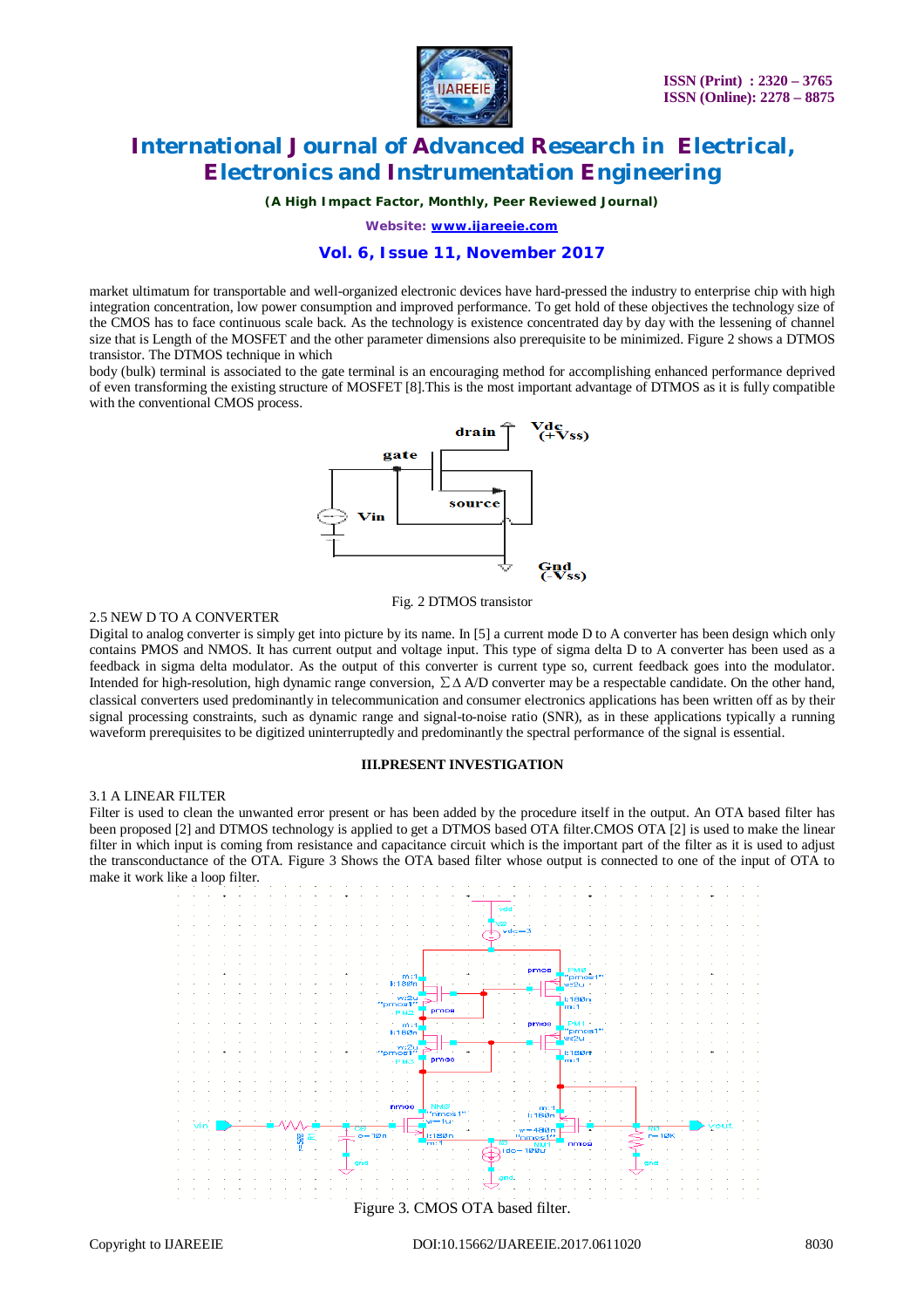

*(A High Impact Factor, Monthly, Peer Reviewed Journal)*

*Website: [www.ijareeie.com](http://www.ijareeie.com)*

#### **Vol. 6, Issue 11, November 2017**

At 3volts power supply, it provides cutoff frequency in megahertz. Advantages of using OTA are that it reduces the static power dissipation, provides unity gain and reduced bias voltage. Its cutoff frequency can be adjusted by changing resistance and capacitance value at input of the OTA. Advantage of using OTA based filter are Simple structure, linear output, increased reliability and high frequency performance as discussed earlier. Figure 4 shows a DTMOS based OTA filter. DTMOS technology has been applied to get a DTMOS OTA filter. 0.5uA of supply voltage at Vcc and also -0.5uA is provided to the ground to balance the noise effects. Transistor gets "ON" when gate voltage is equal to bulk voltage and gets "OFF" when Vdd>Vth.

#### 3.2 DIGITAL TO ANALOG CONVERTER

Different design of D to A converter has been designed and implemented. First a current mirror based D to A converter [9] has been designed by Ms.Veepsa Bhatia in her PHD thesis in 2017. Then DTMOS technology has been implement on the same current mirror based D to A converter. Second, a new current mode D to A converter has been implemented [5] and then DTMOS technique is applied to that current mode D to A converter.



Figure 4. DTMOS based OTA filter

#### 3.2.1 CURRENT MIRROR BASED DIGITAL TO ANALOG CONVERTER

In figure 5, a current mirror based digital to analog converter is shown [9]. It consists of PMOS and NMOS. There are two inputs and two outputs and a reference current is provided at the source of Q2 and Q4. It uses a digital input and converts it into an analog signal. The third specification is the smallest voltage drops crosswise the output part of the mirror necessary to create it and make it work correctly. This minimum voltage is verbalized by the necessity to keep the output transistor of the mirror in active mode.



Figure 5. Current mirror based Digital to Analogconverter[9].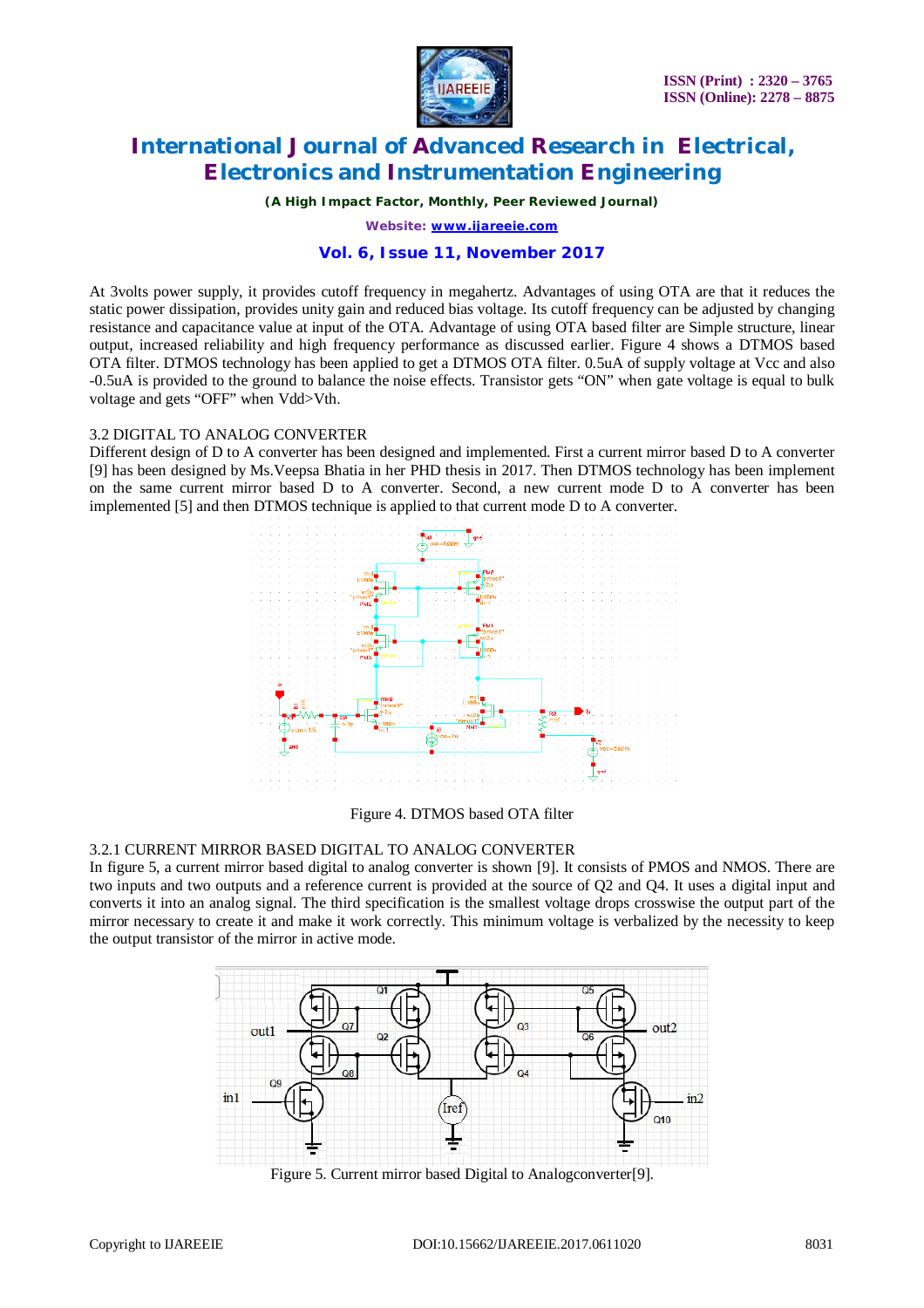

*(A High Impact Factor, Monthly, Peer Reviewed Journal)*

*Website: [www.ijareeie.com](http://www.ijareeie.com)*

#### **Vol. 6, Issue 11, November 2017**

DTMOS based current mirror D to A converter has been designed and implemented in figure 6. A 0.5v of positive and negative voltage is applied to the supply and ground respectively. The gate and body of each of the transistors has been connected with each other so that the gate voltage must be equal to bulk voltage. An extra resistance is applied at both the output junction to get voltage as output. This output is connected to the input of the filter so; it can be directly connected to the filter without using a resistance as the input of this filter should be in current mode.



Figure 6. DTMOS based D to A converter.

#### 3.2.2 CURRENT MODE DIGITAL TO ANALOG CONVERTER

The current mode D to A converter has been taken from [5]. Input to this converter is a voltage so, pull up and pull down transistor has been applied to convert the current into voltage. Current mode D to A converter has been designed and implemented in figure 7 using Virtuoso. A 1.5v of positive voltage is applied as supply voltage. An extra resistance is applied at the output junction to get voltage as output. In figure 8 DTMOS technology has been applied to new current mode D to A converter.

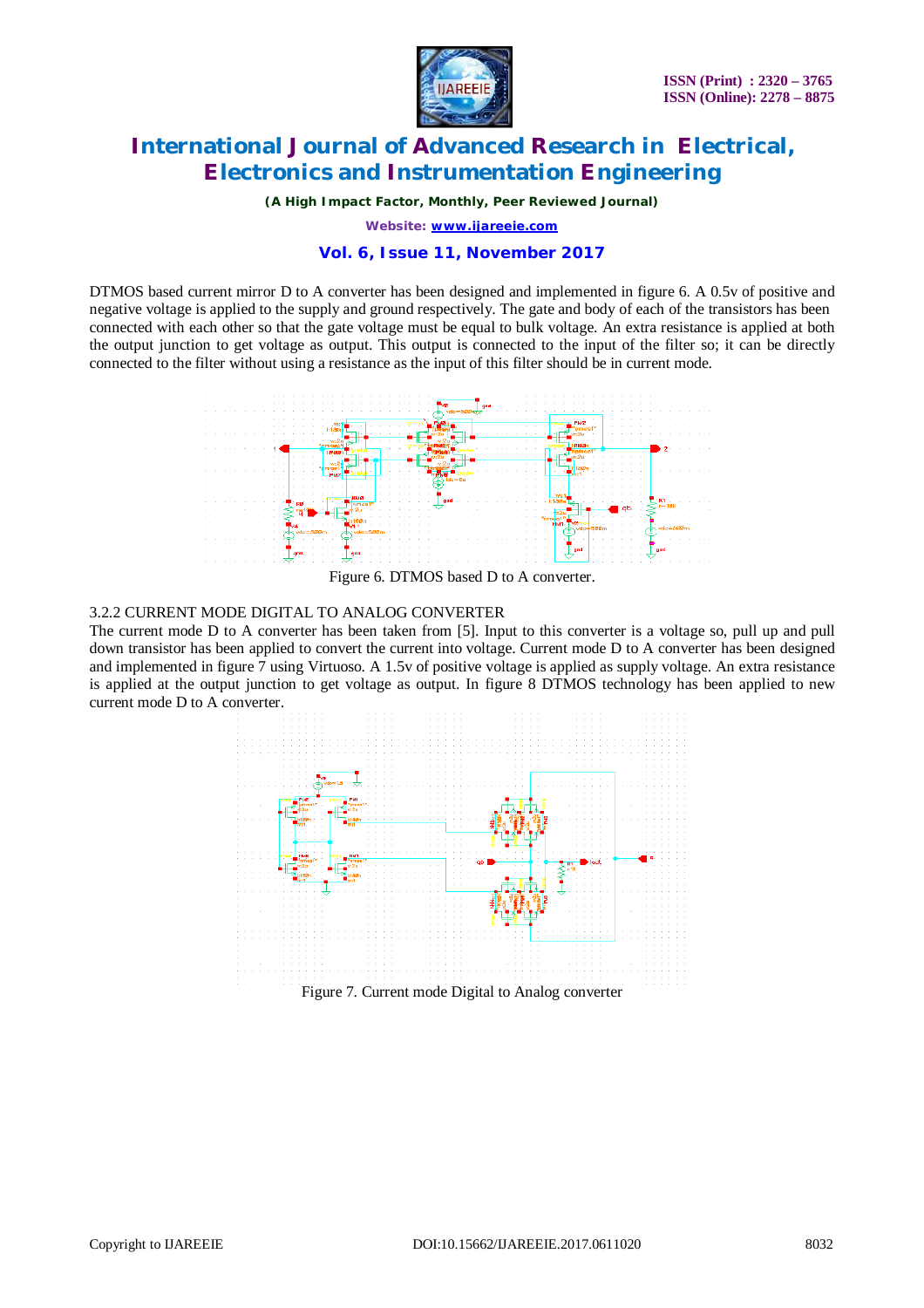

*(A High Impact Factor, Monthly, Peer Reviewed Journal)*

*Website: [www.ijareeie.com](http://www.ijareeie.com)*

**Vol. 6, Issue 11, November 2017**



### 3.3 MODULATOR DESIGN

By making the combinations of number of filters, number of Digital to Analog converters and number of comparator, different modulators has been designed. This modulator contains a filter, a quantizer (which contains a comparator and D-latch) and Digital to Analog converter.



#### 3.4 COMPARATOR DESIGN

Old comparator design [1] has been replaced by a new comparator that has been proposed in [5]. After that DTMOS technology has been applied to the new current mode comparator.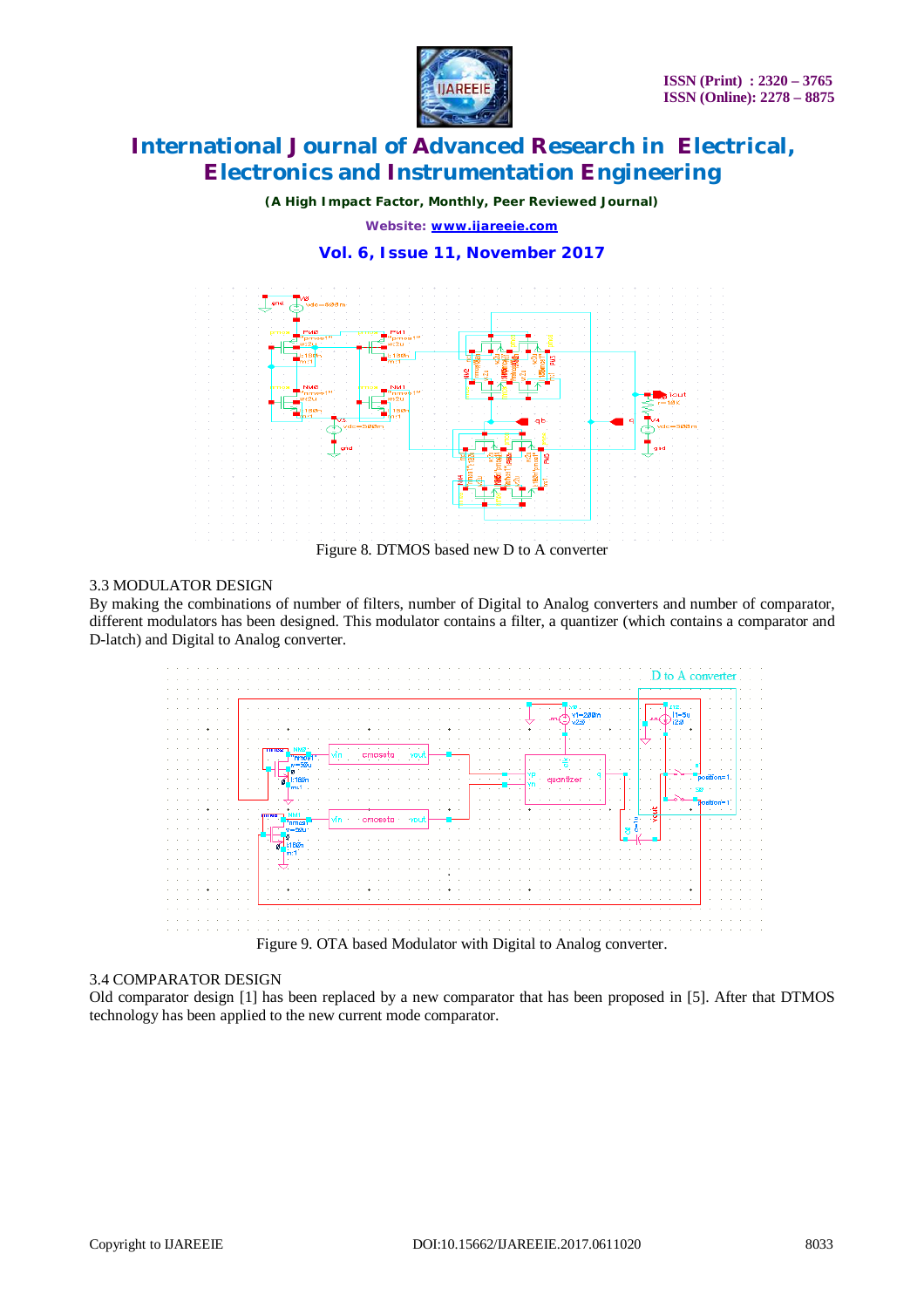

*(A High Impact Factor, Monthly, Peer Reviewed Journal)*

*Website: [www.ijareeie.com](http://www.ijareeie.com)*

**Vol. 6, Issue 11, November 2017**



Figure 11. Current mode comparator

Figure 11 represents a current mode comparator in the block. To make it work in current mode, Current input has been applied to a & b but comparator has a voltage type input so another current to voltage converter circuit is used. In figure 12, DTMOS technology has been applied to the comparator in figure 12.



Figure 12. DTMOS based Current mode comparator.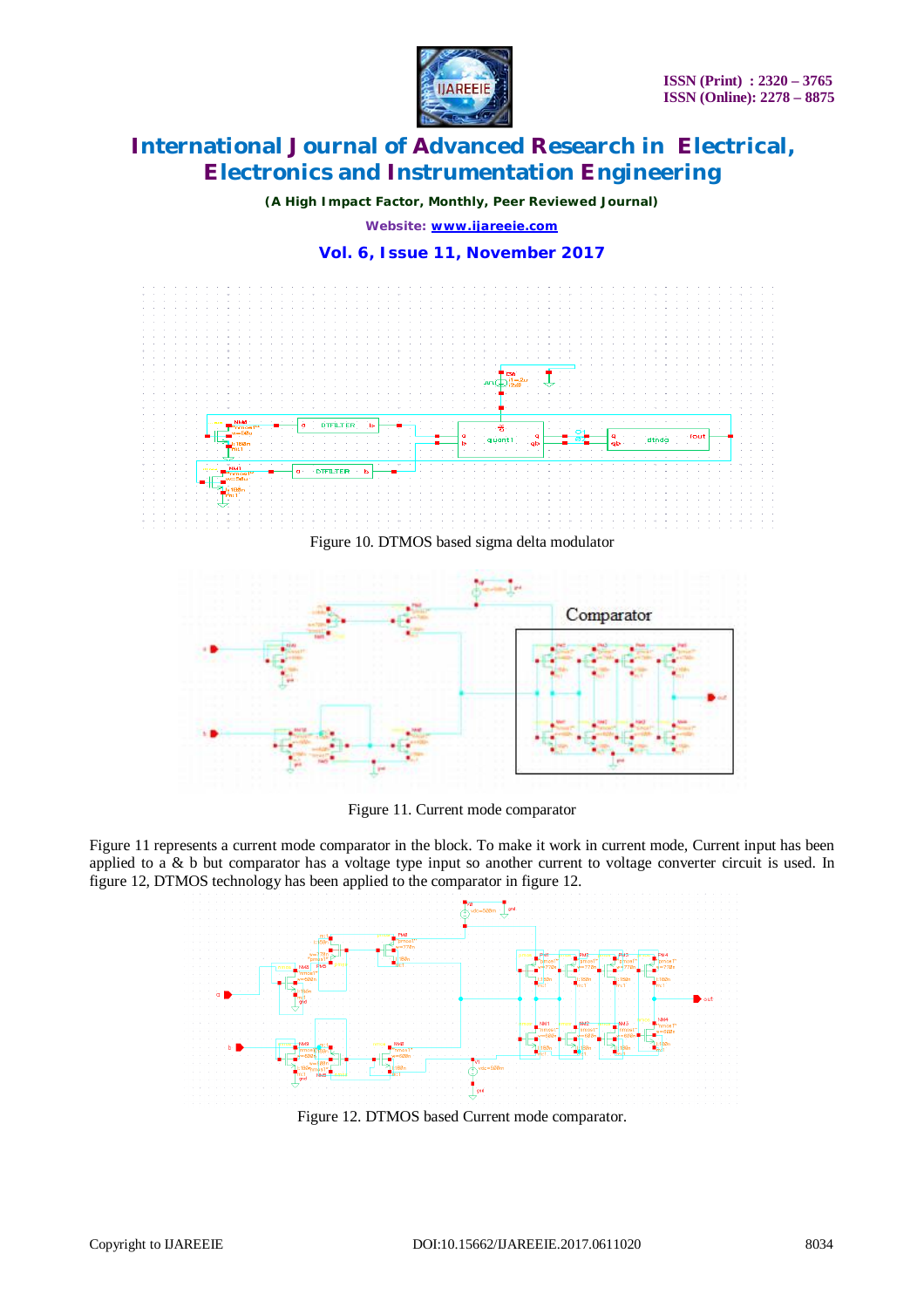

*(A High Impact Factor, Monthly, Peer Reviewed Journal)*

*Website: [www.ijareeie.com](http://www.ijareeie.com)*

### **Vol. 6, Issue 11, November 2017**



### **IV.RESULTS AND DISCUSSIONS**

#### 4.1 PSD COMPARISION

|                                                          | With comparator |                  | With DTMOS comparator |           |
|----------------------------------------------------------|-----------------|------------------|-----------------------|-----------|
|                                                          | Power           | <b>Frequency</b> | <b>Power</b>          | Frequency |
| Current mirror $\bf{D}$ to $\bf{A}$   177 W<br>converter |                 | 10KHz            | 185 W                 | 10KHz     |
| DTMOS current mirror<br>D to A converter                 | 225 W           | 10KHz            | 237 W                 | 10KHz     |
| New D to A converter                                     | 180W            | 8KHz             | 195W                  | 8KHz      |
| DTMOS new D to A<br>converter                            | 695 W           | 8KHz             | 725 W                 | 8KHz      |

Table 4.1: PSD comparision of different Modulators.

It is clear from table 4.1 that after applying DTMOS technique to D to A converter, strength of signal has been increased.

### 4.2 SIGNAL TO NOISE RATIO

After calculating gain of simple current mode comparator, the analysis of DTMOS based comparator has been performed. First transient analysis is performed than by doing the AC analysis, Gain has been calculated as vout/vin versus frequency. Now SNR is calculated by taking noise analysis than calculating SNR in dB. After calculating all SNR values, comparison between the modulators on the basis of SNR value has been performed.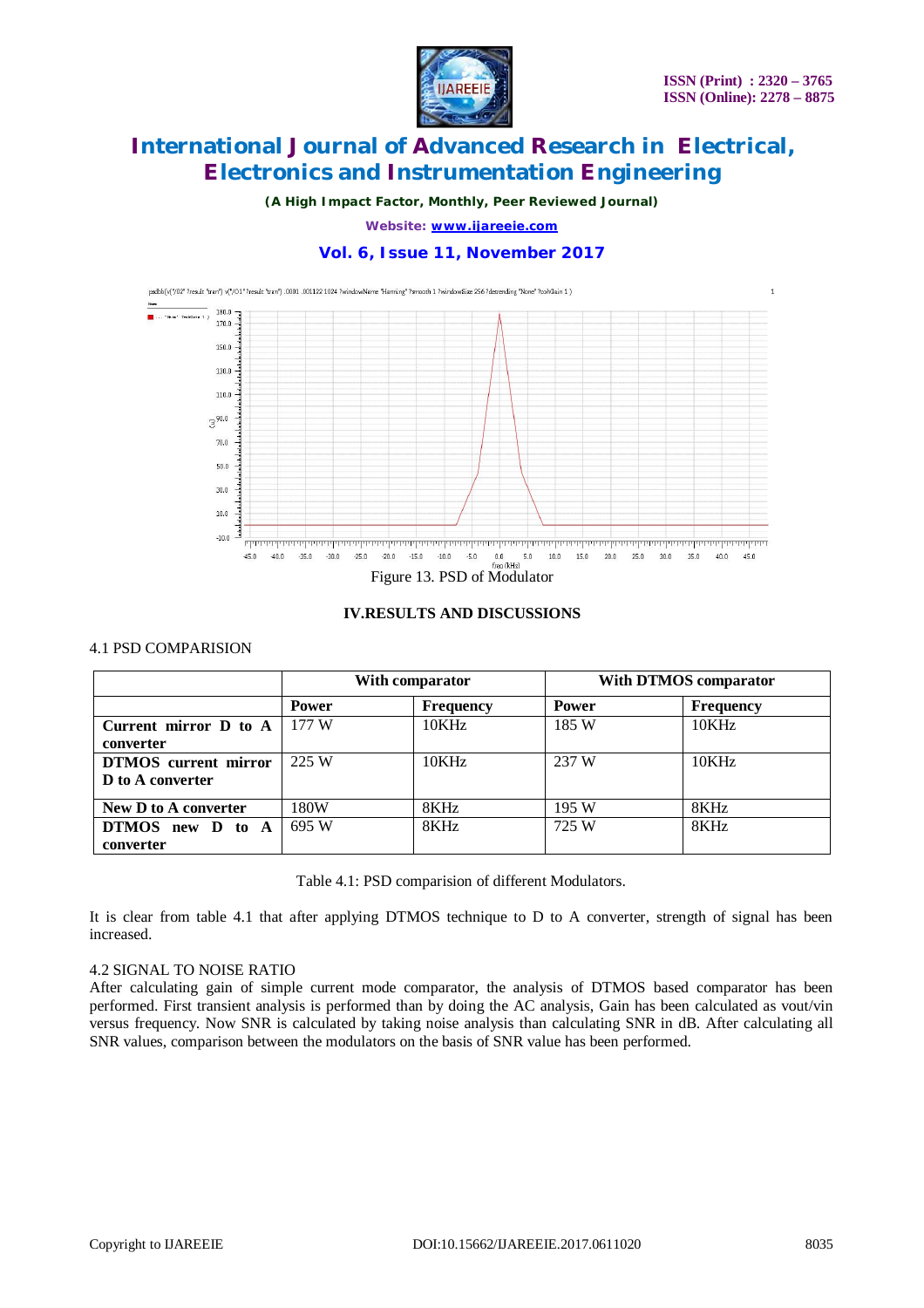

*(A High Impact Factor, Monthly, Peer Reviewed Journal)*

*Website: [www.ijareeie.com](http://www.ijareeie.com)*

### **Vol. 6, Issue 11, November 2017**

|                                                          | <b>With DTMOS Comparator</b> |                | <b>With Comparator</b> |                |
|----------------------------------------------------------|------------------------------|----------------|------------------------|----------------|
|                                                          | Peak value                   | <b>Current</b> | Peak value             | <b>Current</b> |
| 1. Current mirror D<br>to A converter                    | $675 \text{ dB}$             | $10^{-9}A$     | $674 \text{ dB}$       | $10^{-5.5} A$  |
| 2. DTMOS<br><b>Current</b><br>mirror D to A<br>converter | 654.75 dB                    | $10^{-8}A$     | $600 \text{ dB}$       | $10^{-8}A$     |
| 3. CM D to A conv.                                       | $675 \text{ dB}$             | $10^{-6.61}$ A | 650 dB                 | $10^{-5}A$     |
| <b>DTMOS CM D to</b><br>4.<br>A converter                | $675 \text{ dB}$             | $10^{-5.4} A$  | $652 \text{ dB}$       | $10^{-5.35} A$ |

Table 4.2: SNR comparison of ∑∆ modulators.

SNR comparison of different ∑∆ modulator has been defined in table 4.2. By using DTMOS technique SNR has been improved.

#### 4.3 COMPARATOR

Transient analysis of new current mode comparator and DTMOS based current mode comparator has been done using PSPICE. After that AC analysis has been performed for both comparator and DTMOS comparator to calculate the gain. By changing the length of PMOS and NMOS transistors provided in the circuit of comparator, better results has been calculated in terms of rise and fall time. Going forward to calculate other characteristics, after working on D to A converters, comparators has been studied and designed on the basis of DTMOS technology.



Figure 14.Gain(dB) VS frequency of 1) new comparator, 2) DTMOS comparator

#### 4.3.1 PROPERTIES OF COMPARATOR

By comparing DTMOS comparator with current mode comparator, it has been analyzed from table 4.3 that rise time, fall time and propagation delay has been improved by using DTMOS comparator. Both comparator and DTMOS comparator are working on 0.18 um technology but power supply of normal comparator is about 1.2 volts and for DTMOS comparator it is around 0.5 volts although DTMOS circuits can also work on 0.2 volts. Gain of DTMOS comparator is reduced and there is better gain provided by normal current mode comparator. Power dissipation has also been reduced in DTMOS comparator.